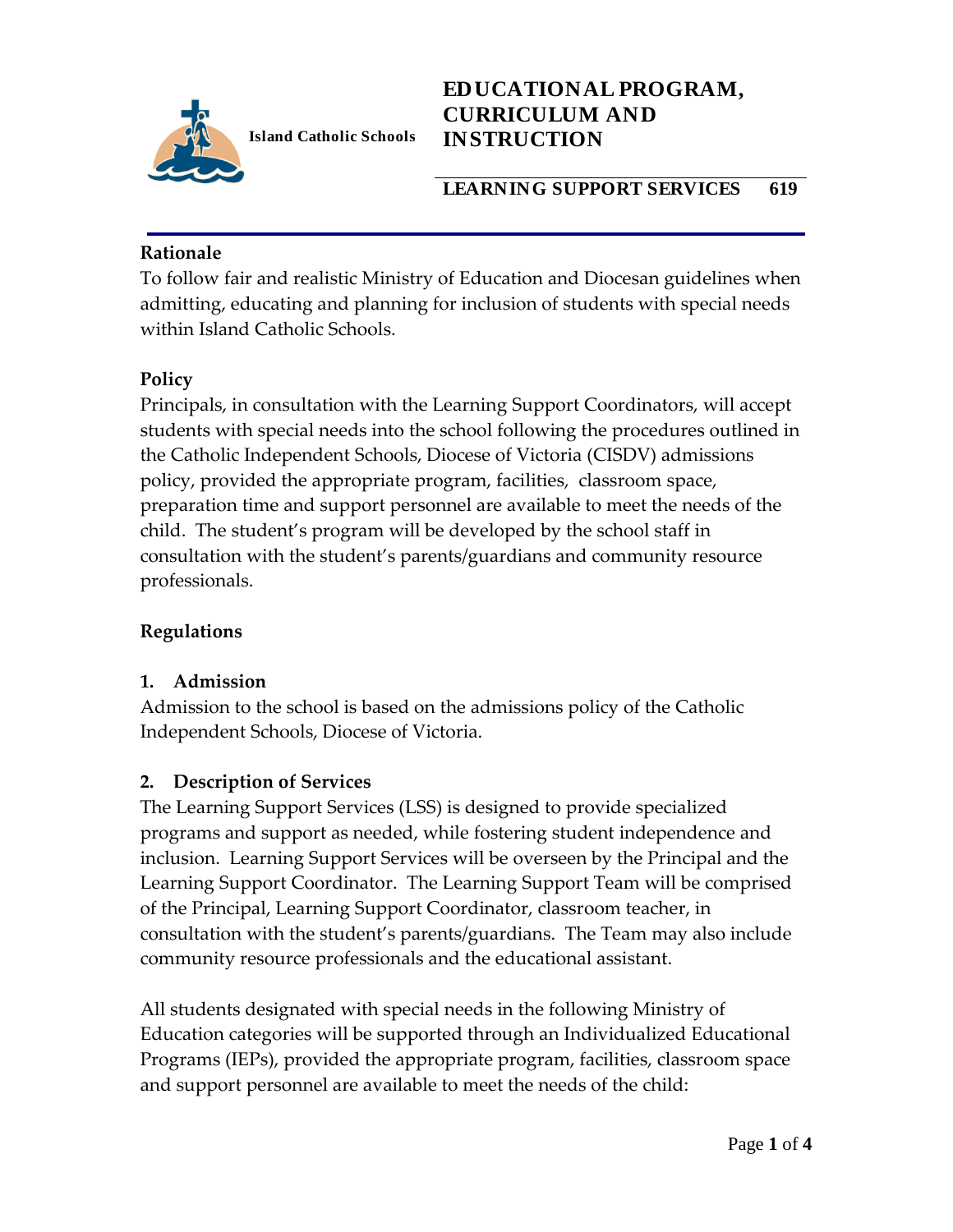

### **LEARNING SUPPORT SERVICES 619**

*Intellectual Disabilities Physical Disabilities or Chronic Health Impairments Physically Dependent Deaf or Hard of Hearing Visual Impairments Deaf/Blind Autism Spectrum Disorder (ASD) Behavioral Needs or Mental Illness Learning Disabilities Gifted*

Individualized Educational Programs (IEPs) will be designed and implemented based on the student's needs. The school will work closely with parents and outside professionals in the development and progress monitoring of the IEP goals. This plan will be reviewed a minimum of two (2) times a year. Members of the Learning Support Team will be provided with a copy of the IEP.

Assistive technology may be available.

# **3. Access to Learning Support Services**

Island Catholic Schools approach to supporting all students includes data driven decision making and collaborative efforts to ensure a preventive and pro-active response to meet the needs of all students.

The classroom teacher will make every attempt to meet the needs of all learners. The classroom teacher will have access to supportive consultation with the Learning Support Coordinator and may choose to initiate a referral for additional supports and/or services.

The Learning Support Coordinator will review referral requests and recommendations (from teachers, parents or other professionals) using a consultative approach to determine if assistance of Learning Support Services is required. Upon further observation, assessment and/or implementation of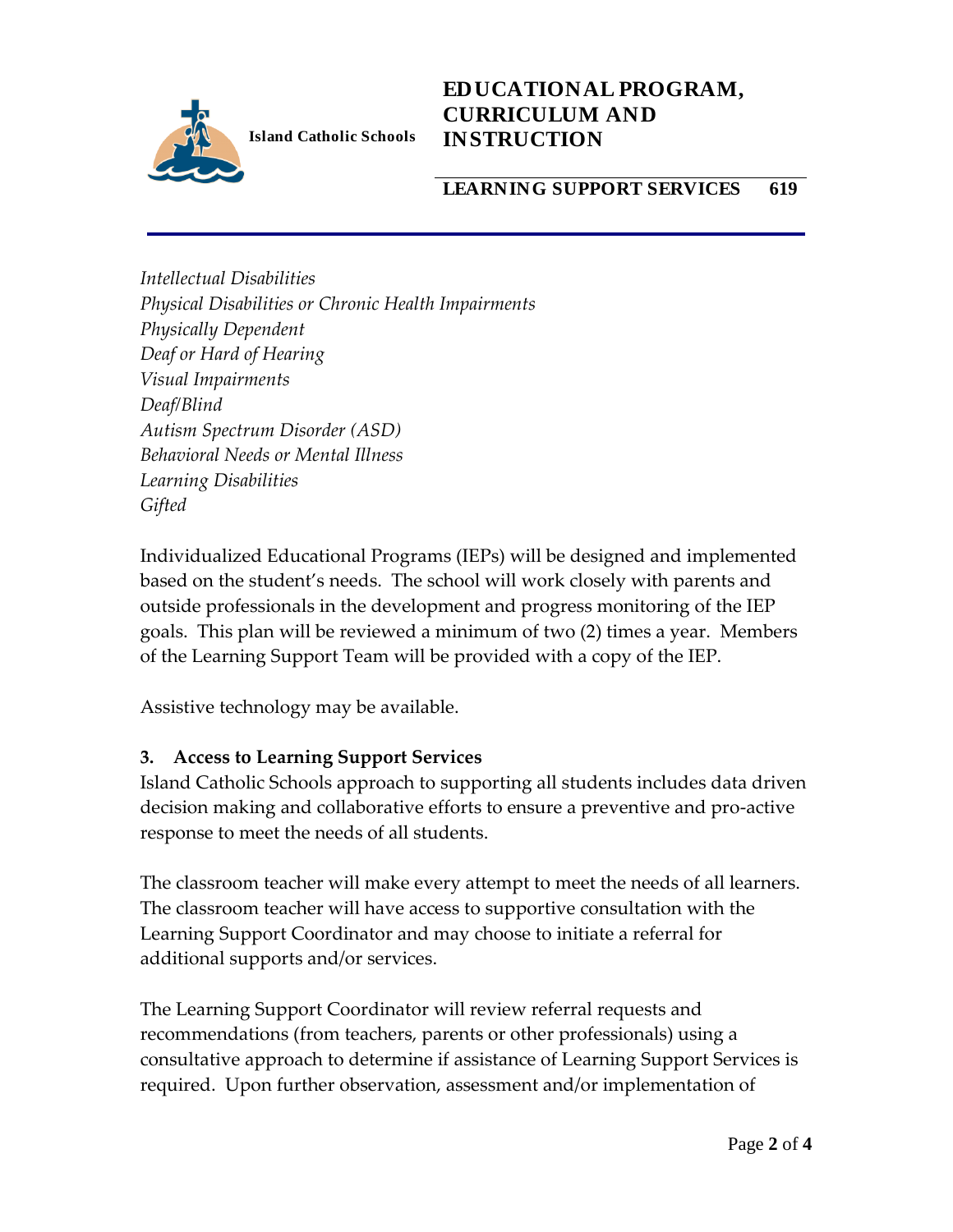

## **LEARNING SUPPORT SERVICES 619**

additional strategies a Student Support Plan (SSP) may be developed. An IEP will be developed if a student is designated with special needs according to Ministry guidelines.

The school recognizes the benefit of working collaboratively with outside support specialists to develop programs and provide opportunities for direct intervention/therapy. Specialist services may be contracted as deemed necessary and/or when possible. It must be noted that not all students with special needs require, or will necessarily receive, specialist intervention in a given school year.

Access to Ministry of Education Special Education supplemental funding will be determined in accordance with the Ministry of Education *Special Education Services Manual of Policies, Procedures and Guidelines.* Special Education Funding is used to support the Learning Support Program which may include personnel, services, resources, and professional development. The Special Education budget will be developed annually by the Principal and Learning Support Coordinator based on students' needs and priorities.

#### **4. Student Placements**

Students with special needs are generally placed into classrooms with their likeaged peers; however, in collaboration with the student's parents, the school team may decide to meet the needs of the student in an alternate setting based on appropriate educational rationale.

#### **5. Reporting and Record Keeping**

Assessment and reporting is based on teacher observations, formative and summative assessments, and outside support specialists' reports. Progress on the "adapted" components of the program is reported using the regular report card format. Performance scales, letter grades or anecdotal comments may be used to report progress for the "modified" components. IEPs, SSPs, specialist reports and other student information will be maintained in the student's file as per Ministry of Education requirements.